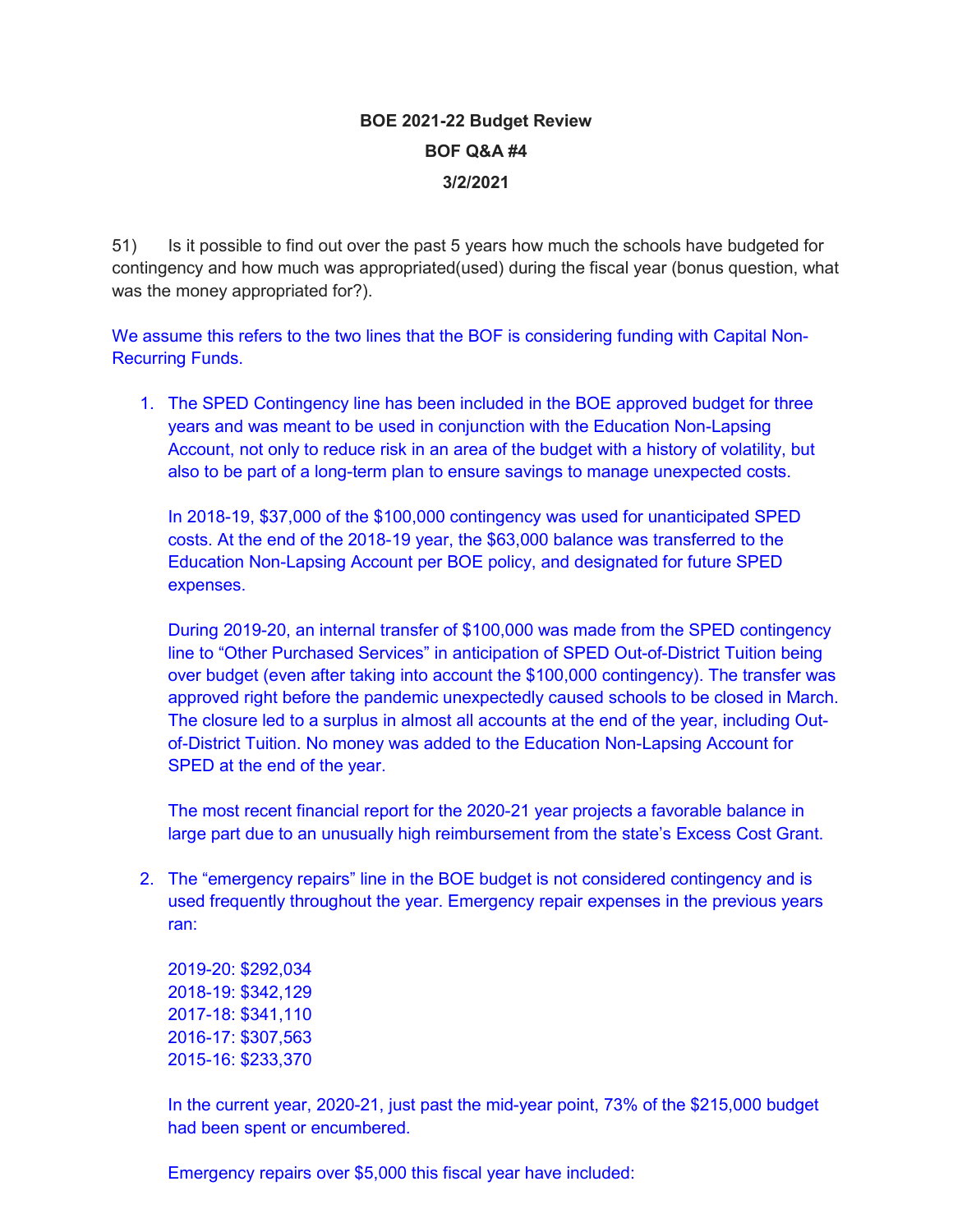#### August 2020

Pipe repair at Head O'Meadow - \$6,750 Replacement of the school intercom due to power surge from storm at Reed- \$16,876 Repairs to both outdoor chillers at Reed -\$17,322

#### October 2020

Repair Head O'Meadow roof - 100ft. expansion joint repair on the roof - \$7,682.00 Repairs to three Hawley HVAC rooftop units on the 1997 wing - \$11,212.10

#### December 2020

Repair of the A/C unit in the band room - \$17,200.. Repair of the generator water pump and replace coolant - \$6,794.55 Repair roof leak in auditorium - \$31,845

Additionally, there are repairs throughout the year that fall under \$5000 (and are not reported individually in the monthly statements).

Given the history and frequency of spending from this line, we cannot support the use of the Capital Non Recurring Fund to finance these expenditures unless the monies are accessible (designated) throughout the year.

## **52. Follow-up to responses to BoF Question 36, from Q&A#3**

36. Re Budget Transfers through 11/30/2020

a. Pg 18 staffing table. From Approved budget to Current budget there is an increase of 10 FTE. The FTE increase for 2021-22 is shown as 3.16. Budget to Budget the increase is 13.19.

The budget books have traditionally presented "approved budget" to "proposed budget" changes. "Current budget" is included for transparency. The following are the details for the changes between the "approved budget" to the "current budget".

Tables in the last two BOE budget books show "Change" as "Proposed" less "Current." This response states a different calculation Please clarify

Let me restate the question Pg 18 staffing table :

- o "Total…" 2020-21 Budget" = 744.85
	- o "Total…" 2020-21 Current" = 754.88
	- o Difference in these two number is 10.03

b. Pg 23 object summary dollar amount for 2020-21 Budget and Current are the same \$78,551,776

c. How were new 10 positions created with no increase in expense? Where were they created?

The response address the second question, but not the first. Pg 23 "Object" Summary"

- o "Total…" 2020-21 Budget" = \$78,651,776
- o "Total…" 2020-21 Current" = \$78,651,776
- o Difference in these two number is \$0.00 which is to be expected.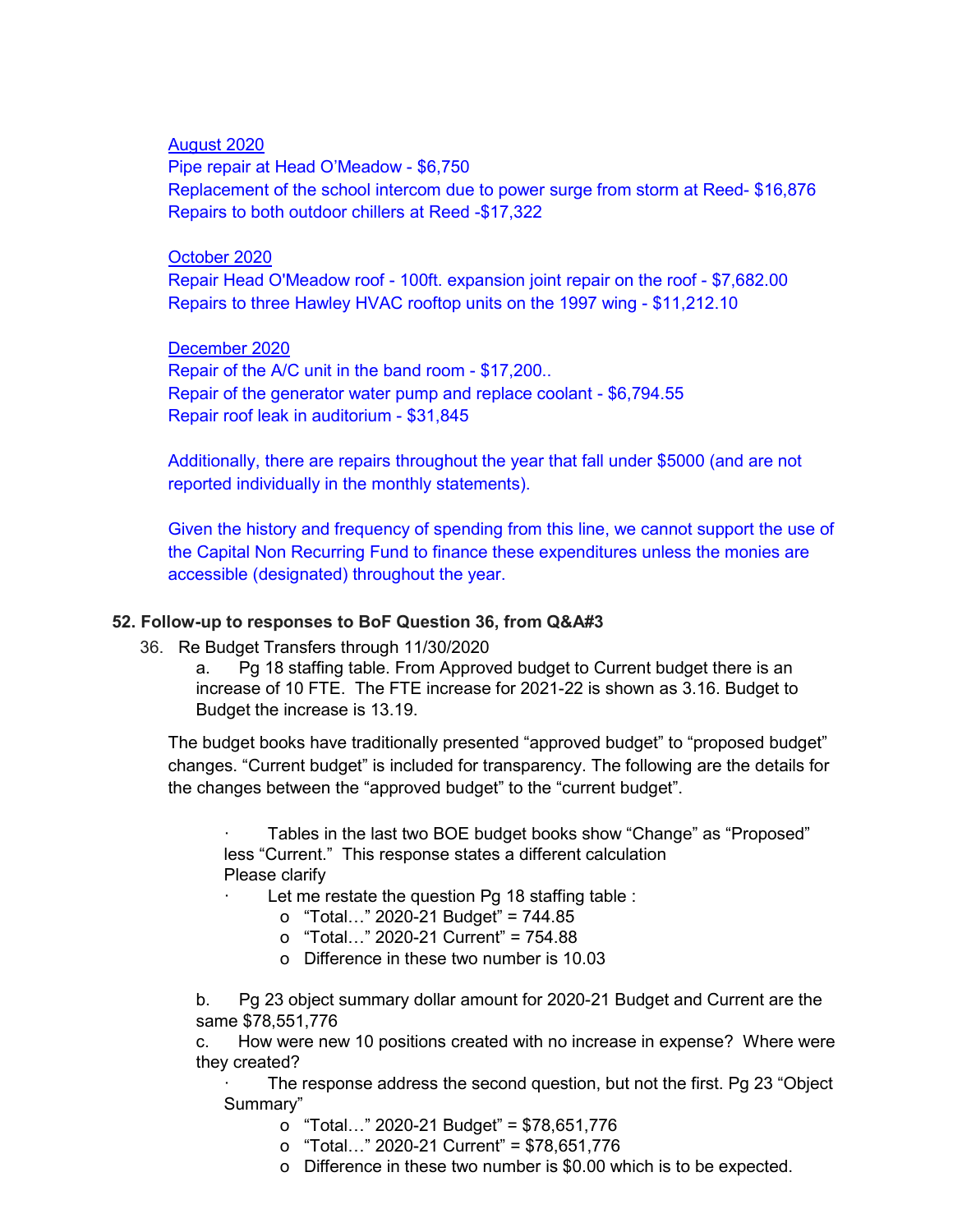Thank you for the clarification to the question. The question as understood is: how have 10 FTE been added during the course of this year (p. 18, 2021 "Budget" versus "Current") without a concomitant change in the "major object" lines or total budget (p. 23)?

First, to clarify, the answer to part "a" should have read "The budget books have traditionally presented "current budget" to "proposed budget" change.

The answer to your question lies in the footnote on page 23 that indicates "2020-21 \*current budget reflects transfers to 11/30/20." Looking to the November financial statement, there had been no transfers between Major Objects. **All of the changes have occurred within the salary accounts; therefore, you will not see change in other accounts such as supplies, purchased services, etc.** Even as of the January 2021 financial report, transfers have only been made within the major object account (Salary - 100) and have not been made between Major Object Codes.

As noted previously, because the 2019-20 budget was formulated before we were aware of a pandemic and its effects on education, an unusual number of changes took place this year to accommodate staffing needs. However, transfers between major objects, if needed, will not occur until later in the year when the forecast is better known.

#### **53. Follow-up to responses to BoF Question 40, from Q&A#3**

SPED, IDE etc. definitions. Pg 16. Is there a distinction between mental, physical or both disabilities?

Yes. Disabilities come in many forms. Each Individual Education Plan (IEP) includes the specific interventions and plans to address the special needs of the student. The distinction between mental and physical would only be the types of modifications to programs or the kinds of services that are needed to provide support for the individual student.

## 54 **Follow-up to responses to BoF Question 42, from Q&A#3**

What are Newtown High School graduation rates. Response pg 17. For the rows: % students starting in the fall graduating at commencement, White and Non-White. Response was number of. What is the percentage?

## These are the % of all students by race who completed their senior year at Newtown High School.

Doing the math with the numbers provided by the High School:

| Row | Measure                                                       |  | 2019-2020 |  | 2018-2019 | 2017-2018 |  |  |
|-----|---------------------------------------------------------------|--|-----------|--|-----------|-----------|--|--|
|     | <b>High School Graduation Rates</b>                           |  |           |  |           |           |  |  |
|     | % students starting in the fall graduating at<br>commencement |  |           |  |           |           |  |  |
|     | White                                                         |  | 84.8%     |  | 90.5%     | 92.2%     |  |  |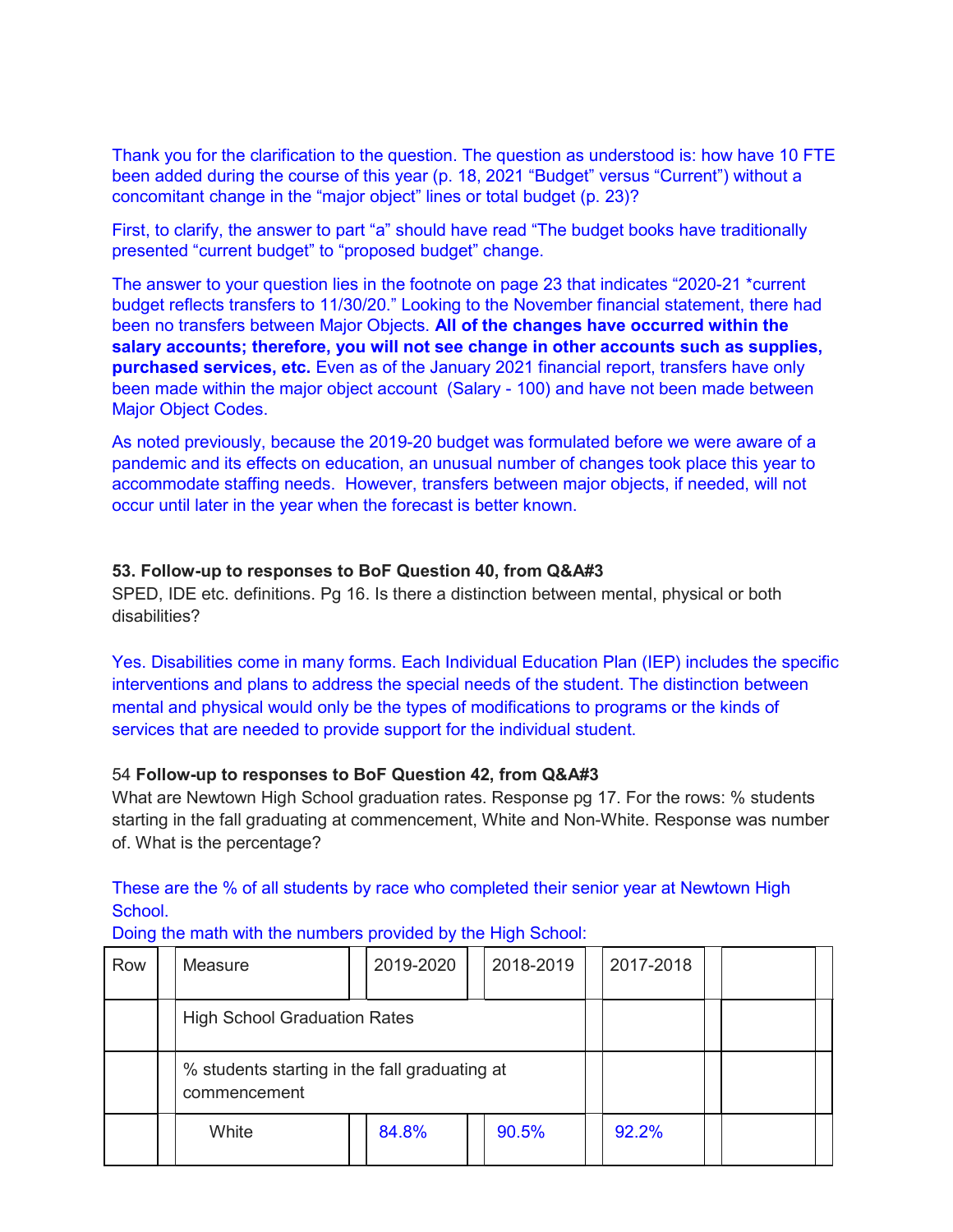| Non-White | ാഗ<br>0.270 | $\sim$ $\sim$ $\sim$<br>J.J/U | 7.001 |  |
|-----------|-------------|-------------------------------|-------|--|
|-----------|-------------|-------------------------------|-------|--|

The following table is the % of students within a race who graduate high school in four years. **Four-Year Graduation Rate** is defined as the percentage of students who received a standard diploma within four years, including early and summer graduates from the cohort. (CTSDE dataset).

| <b>Four-Year Graduation</b><br><b>Rates, Trend</b>       |                  |                                   |         |         |         |
|----------------------------------------------------------|------------------|-----------------------------------|---------|---------|---------|
| <b>Newtown School District,</b><br><b>Race/Ethnicity</b> |                  |                                   |         |         |         |
|                                                          | <b>Graduates</b> |                                   |         |         |         |
|                                                          |                  | Four-Year Graduation Rate by Year |         |         |         |
| <b>Race/Ethnicity</b>                                    | 2014-15          | 2015-16                           | 2016-17 | 2017-18 | 2018-19 |
| <b>Asian</b>                                             | $\star$          | $\star$                           | $\star$ | $\star$ | $\star$ |
| <b>Black</b>                                             | $\star$          | $\star$                           | $\star$ | $\star$ | $\star$ |
| <b>Hawaiian or</b><br><b>Pacific</b><br><b>Islander</b>  | N/A              | N/A                               | N/A     | N/A     | N/A     |
| Hispanic                                                 | 96               | 91.7                              | $\star$ | 95.2    | $\star$ |
| Indian or<br><b>Alaska Native</b>                        | $\star$          | N/A                               | N/A     | N/A     | N/A     |
| <b>Two or More</b><br><b>Races</b>                       | $\star$          | $\star$                           | $\star$ | $\star$ | $\star$ |
| <b>White</b>                                             | 95               | 95.5                              | 94.9    | 96.3    | 96.8    |

\* The data are suppressed to ensure confidentiality.

\* N/A is displayed when a category is not applicable for a district or school.